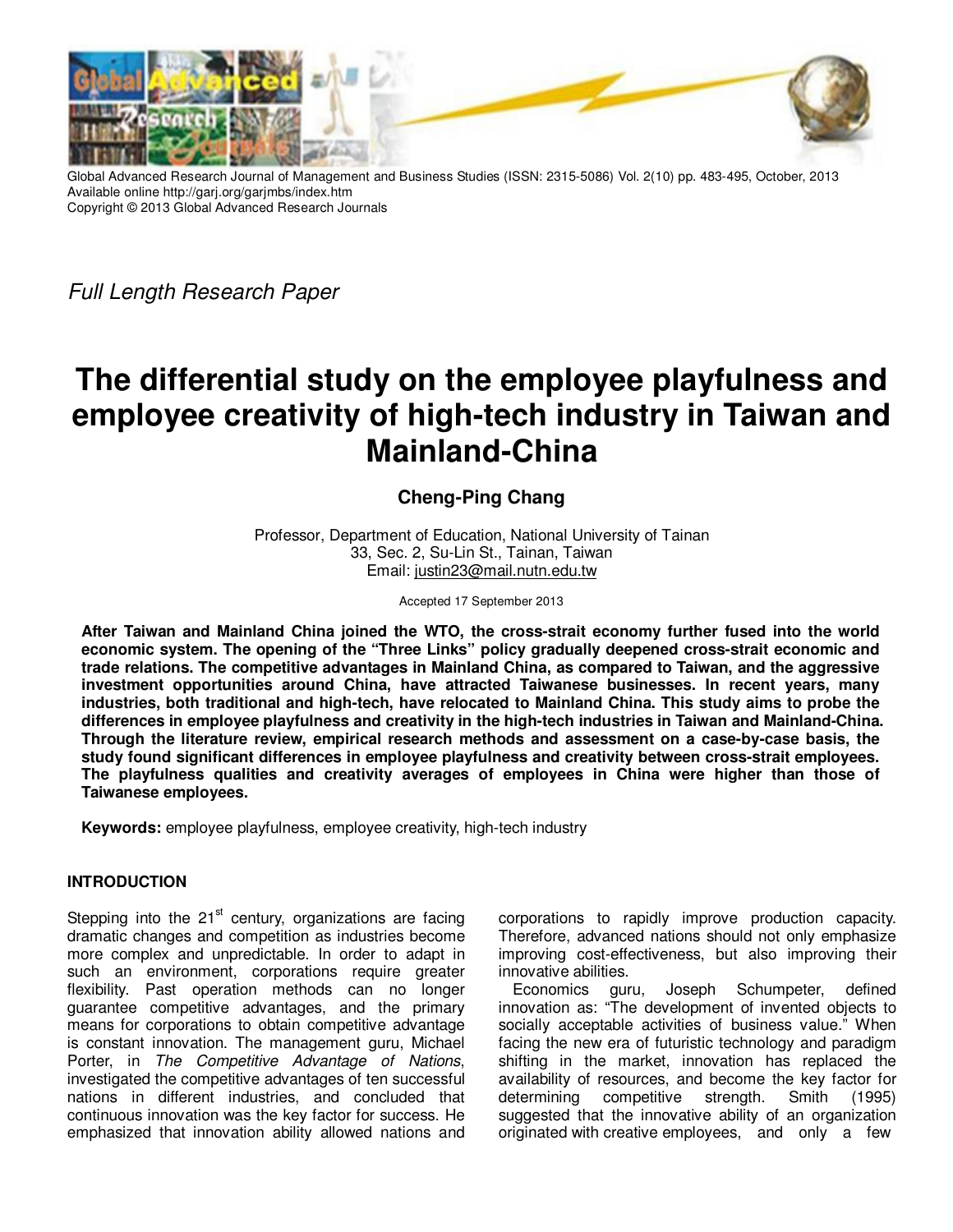people are endowed with this talent. The competitive advantages of an organization can be established by discovering creative employees based on their personality traits; drawing on their talents, innovative opinions, and foresights; and promoting organizational team innovation.

3M's slogan at the centennial of its establishment is "a century of innovation," and the core competitiveness of Google is "rapid innovation" (Xue, 2006). Provost (2009) also discussed the preeminent role innovation plays in improving organizations. Past operational methods can no longer guarantee corporate competitive advantage; only by continuous innovation can corporations remain competitive.

After Taiwan and Mainland China joined the WTO, the cross-strait economy further fused into the world economic system. The opening of the "Three Links" policy gradually deepens cross-strait economic and trade relations. The Ministry of Finance Customs Administration has stated that China is Taiwan's largest export market and second largest import market. Because of the significantly increased trade between Taiwan and China, customs collaboration between the two is increasingly important. The competitive advantages in Mainland China, as compared to Taiwan, and the aggressive investment invitations around China, have attracted Taiwanese businesses. In recent years, many industries, both traditional and high-tech, have relocated to Mainland China (Tung, 2006). The existing MOU (Memorandum of Understanding) in the Three Small Links being discussed is the "memorandum" in "financial supervision and cooperation" between Taiwan and China. Taiwan and China began ECFA (Economic Cooperation Framework Agreement) negotiations in June 2009, and signed the ECFA in September 2010, which was formally implemented in January 2011, opening bilateral free trade. This allowed transactions and interaction between Taiwan and China as economic entities to tighten, setting them on the path to systematic cooperation and unified development.

Kenichi Ohmae said that ECFA is a market opportunity for Taiwan, and that if Taiwan does not utilize ECFA it can only stand aside in the future. After three waves of trade and economic integration, ASEAN hopes to create an "Asia-Pacific Economic Entity" with 3 billion people by 2020. This super economic entity, with nearly half the global population will establish tariffs against other countries, and if Taiwan, also located in the Asia-Pacific, is left out, it will become an orphan of trade. In addition, the convenience of direct transportation has brought Taiwan and China closer. In the future, more Taiwanese corporate managers need to lead and manage personnel from Taiwan and China in regional organizations. Therefore, it is certainly necessary for managers to understand how Taiwanese and Chinese employees differ.

Gradually easing cross-strait relations has facilitated the closest relationship between the countries in the past

60 years. In June 2009, the first "Delegation for the promotion of cross-strait economy and trade" of the Cross-strait Economic and Trade Exchanges Association was established. Afterwards, purchasing missions were formed by various industries to purchase merchandises in Taiwan. In 2009, the value of total procurement exceeded \$ 2.2 billion USD. At present, the MOU (Memorandum of Understanding), which is continuously discussed in the policy of Mini Three Links, is the "memorandum" of "financial supervision and cooperation." In addition, in 2010, Taiwan and Mainland China will decide whether to sign the ECFA (Economic Cooperation Framework Agreement). The opening of bilateral free trade makes the increases trade and exchanges between cross-trait economic groups. The convenience of direct transportation further shortens the cross-trait distance. In the future, more and more corporate managers in Taiwan will have to lead and manage cross-strait organizational staff. Therefore, it is important to understand management differences between Taiwan and Mainland China.

 Political and economic differences between Taiwan and Mainland China contribute to the differences in culture, values, and behavioral patterns (Hofstede and Bond, 1988; Huang, 1993; Huang, 1994; Cheng, 1995; Chang, 2003), as well as in working attitude. In regard to management systems, especially human resources management, differences in culture, ideology, political and economical system, social welfare, and corporation organization will lead to greater obstacles (Chuang, 2003). Significant cross-cultural differences do indeed exist in human resource management and their corresponding management methods for cross-strait high-tech industry. Since China is advancing rapidly, in addition to valuing the work values of employees in China, managers should sense the transformation of employees' work values at any time, understand the differences between Taiwan and Mainland China, adopt management methods suitable for different subjects in different periods, and improve opportunity to effectively manage employees in both Taiwan and Mainland China (Su, 2003; Wu, 2004).

 Traditional Chinese are very diligent and work oriented. They believe that working can lead to material wealth and bring further happiness. They also believe that everyone should devote enough time to their jobs, if possible, to obtain economic security and pride. In the minds of traditional Chinese, the value of work is greater than that of play, which seems to bring no benefit. However, past beliefs in Taiwan, such as "Sweetness comes after bitterness"; "If one does not exert oneself in youth, one will regret it in old age"; and "Material wealth exactly is life quality" have gradually changed in Taiwan. Many people have begun to realize that there is a limit to economic development and one cannot endlessly produce. Constantly working will not necessarily accompany a relative increase in personal wealth. More and more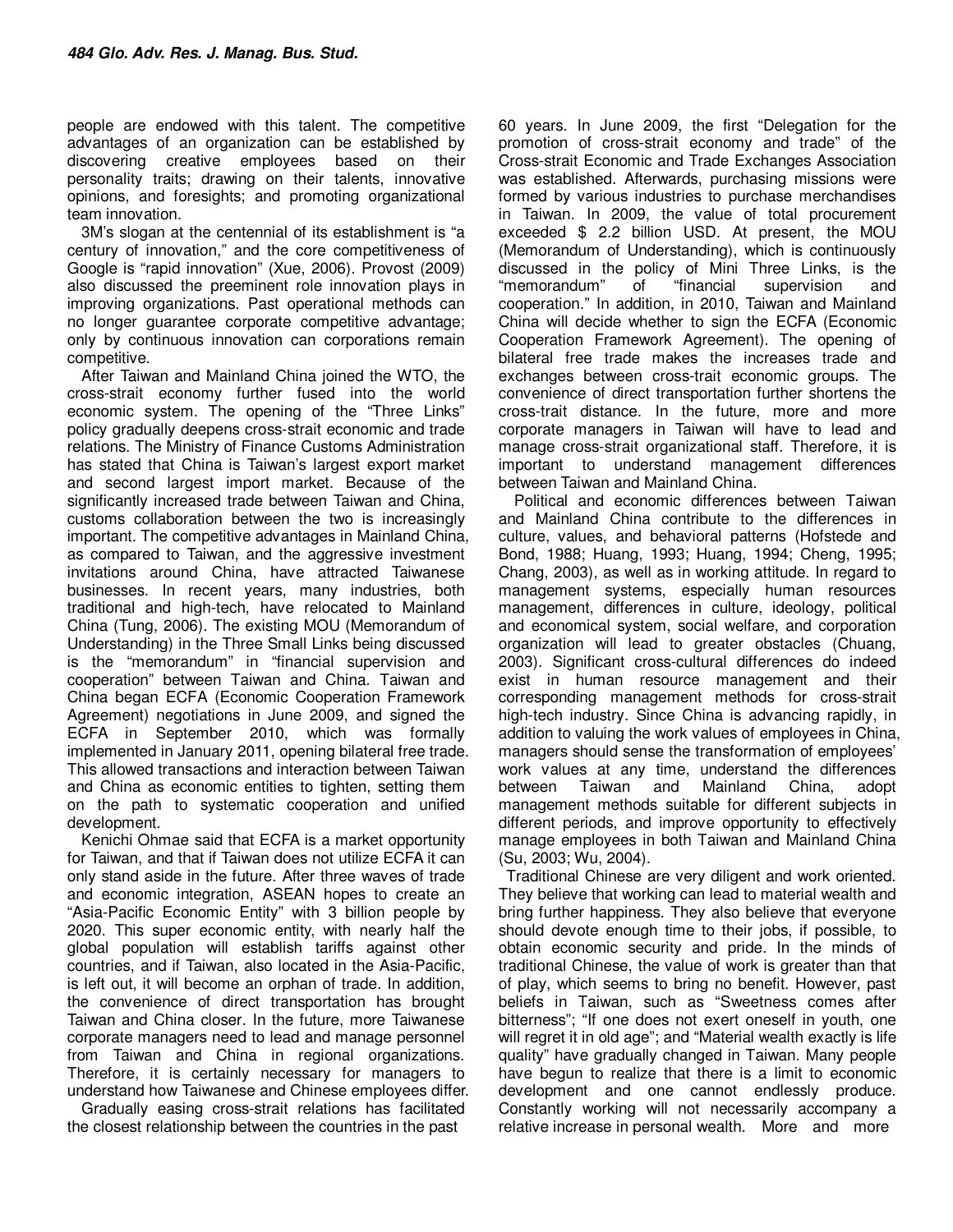people put emphasis on the experience "at this very moment," and enjoying life here and now. They would rather earn less money than work more because working does not equal happiness.

 At present, young people demand jobs of joy and style. Compared to the past, they have more life expectations and work expectations other than salary. The new generation believes that possessing materials and material wealth does not necessarily equal happiness. They cannot stand boring, dull, and unchallenging work. Their commitment and loyalty to organizations that cannot satisfy their needs are relatively lower. They stress post-materialist values and demand self-realization, self-expression, and meaning. If they are not satisfied with their work, they change it quickly. Compared to people in the past, their opinions on work and play have changed significantly.

In January 2013, Science published a research report by some Australian scientists, stating that China's one-child policy has resulted in a generation of selfish and uncompetitive little emperors. The generation born in the 80s, after the one-child policy, demonstrate "clear mistrust and unreliability, fear of risk, less competitiveness, more pessimism, and less conscience." The young people of the so-called new generation believe that having material wealth does not mean happiness. They cannot bear boring, monotonous, and unchallenging work; for organizations that cannot satisfy their needs, they have relatively lower commitment and loyalty. They emphasize post-materialist value, demand self-actualization, self-expression, and meaning. If a job does not conform to their desires, they quickly find a new job. Compared to earlier generations, they demonstrate drastically different attitudes toward work and play.

 Glynn and Webster (1992) surveyed 300 adults distributed in different areas of the US, and found that playfulness is positively correlated to spontaneous cognitive ability and creativity, and it could effectively predict working attitude and performance. Csikszentmihalyi (1999) interviewed 91 outstanding professionals from different industries, and found that most of them are creative people, interested in "designing or inventing new objects" and eager for things that "interest" them. They spent a lot of time on recreation every week because it provided the fluent experiences of creativity. Possessing such a playful attitude enables them to enjoy the process of working.

 Understanding the importance of employee playfulness and creativity can help managers improve performance. In order to enhance the competitiveness of Taiwanese companies and the efficiency of their operation and management, this study probes the differences in employee playfulness and creativity for high-tech industries in Taiwan and Mainland-China.

 Based on the literature review, and with reference to the background of C Company, this study constructs a suitable measurement scale, and conducts a case study

based on empirical research. As a whole, the purposes of this study are as follows:

1. To investigate the current status of employee playfulness and employee creativity between Taiwan and Mainland-China.

2. To investigate the differences in employee playfulness and employee creativity for high-tech industries between Taiwan and Mainland-China.

3. To investigate the relevance of employee playfulness and employee creativity for high-tech industries between Taiwan and Mainland-China.

## **Literature Review**

#### **Employee Creativity**

The study of creativity has generated a wide range of definitions. Indeed, more than 225 ways to define and measure creativity exist (Cropley, 2000; Runco, 2007). Several concepts define creativity as a characteristic of a person and others identify it as a process (Amabile, 1988). For example, Kirton (1976) included ideas of adaptation, improvement, and application. Rogers (1983) operationally defined a creative individual as the one who initially performs creative work. In her definition of creativity, Amabile (1983) included the idea of group interaction that produces novel and useful ideas. Kanter (1988) described creativity as a multistep procedure, only one step of which involves the generation of new ideas. Woodman, Sawyer and Griffin et al. (1993) defined creativity as the generation of available and useful new products or services, the process by which ideas are developed, and the process by which individuals work together in a complex social system. Therefore, most contemporary researchers and theorists have adopted a definition that focuses on the product or the outcome of a development process (Amabile, 1983, 1988; Shalley, 1991; Woodman et al., 1993; Zaltman, Duncan, and Holbek, 1973).

However, employee creativity can also be defined as the generation of novel and useful ideas or solutions concerning products, services, processes, and procedures (Amabile, 1988, 1996; Chen and Chang, 2005; Ford, and Gioia, 1995; Oldham and Cummings, 1996; Peterson and Seligman, 2004; Shalley, 1991; Wuchty, Jones, and Uzzi, 2007; Zhou and George, 2001, 2003)**.** This definition can include creative solutions to business problems, creative business strategies, or creative changes in job processes, instruments, and organizing structures. It accommodates variance in the degree to which a new idea reflects an incremental or a radical departure from the status quo (Mumford and Gustafson, 1988; Shalley and Gilson, 2004). Using this definition, research has examined creative solutions to business problems, creative business strategies, and creative changes in job processes (Ford and Gioia, 2000;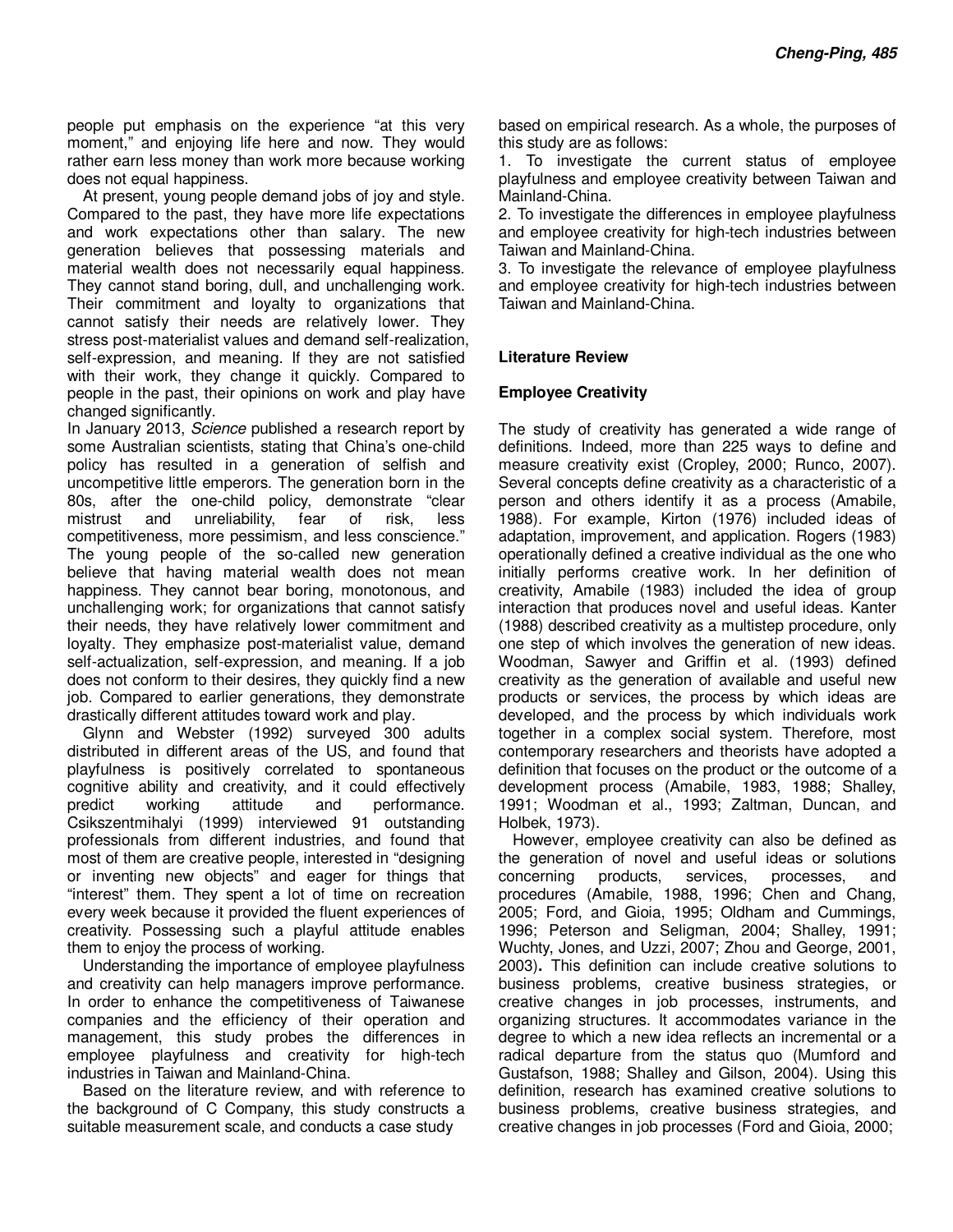Taggar, 2002; West and Anderson, 1996). Creative outcomes can range from minor adaptations in workflow or products to major breakthroughs and the development of new products or processes (Mumford and Gustafson, 1988).

In short, employee creativity involves useful novelty. For both specificity and integration of previous research, this study will operationally define employee creativity as the development of ideas about products, services, practices, processes, and procedures that are judged to be original and novel, as well as appropriate and potentially useful (Amabile, 1996; Oldham and Cummings, 1996; Robinson and Stern, 1998; Shalley, 1991; Shalley and Gilson, 2004; Woodman, et al., 1993; Zhou and George, 2001; Zhou and Shalley, 2003).

Because the factors affecting employee creativity remain ambiguous in the current literature, this study will focus on both previous findings and the features of individual companies to identify factors potentially associated with this phenomenon. Topics related to previous research are summarized in the following section. Researchers have responded to the growing significance of creativity by attempting to identify factors that influence employee creativity at work in terms of social, personal, and contextual variables such as intrinsic motivation (Amabile, 1996; Eisenberger and Shanock, 2003; Prajogo and Ahmed, 2006), work-related and non-work-related sources of support (Egan, 2005; Madjar, Oldham, and Pratt, 2002), social and contextual factors (Shalley and Gilson,2004), assessing job candidates' creativity (Malakate, Andriopoulos, and Gotsi, 2007), individual characteristics (McIntyre, Hite, and Richard, 2003); supervisory style (Oldham and Cummings, 1996), stress (Byron, Khazanchi, and Nazarian, 2010), internal competition between teams (Baer, Leenders, Oldham, and Vadera, 2010; Birkinshaw, 2001; Kanter, Kao, and Wiersema, 1997; Marino and Zabojnik, 2004), psychological well-being (Wright and Walton, 2003), humor (Chen and Shu, 2006), and such environmental features as job characteristics and organizational control (Kets de Vries, 2001; Lewis and Moultrie, 2005; Shalley, Gilson, and Blum, 2000).

## **Employee Playfulness**

Glynn and Webster (1992) defined playfulness as an imaginative, less serious or metaphorical attitude toward the definition of or participation in activities that increase internal enjoyment, engagement, and satisfaction. Using a measure focused primarily on personal attributes, they employed adjective checklists to measure adults' playfulness. Factor analyses to identify the essence of playfulness, such as that performed by Lieberman (1977) on data obtained from kindergarteners, found five primary components of playfulness: cognitions, bodily sensations, spontaneity, manifest joy, and sense of humor. Thus,

playfulness includes personal attributes, capabilities, and experiences.

The contribution of play has been a common theme in studies on the behavioral, contextual, and dispositional influences on creativity in children. Substantial evidence of a relationship between play and creativity in terms of behavioral and contextual influences (Dansky, 1980; Perpler and Ross, 1981; Singer and Rummo, 1973) has been found. One dimension of play that has received less attention is the dispositional aspect. In the United States, Albert Einstein, Thomas Edison, and Henry Ford, who were known for their creative contributions to society, were highly playful individuals (John-Steiner, 1985). Indeed, adults do indulge in playful behavior, defined by Glynn and Webster (1992: 83) as "a predisposition to define and engage in activities in a non-serious or fanciful manner to increase enjoyment." The playful individual engages in work, relationships, transactions and other activities with a bias towards having fun. Indeed, the experience of fun is perhaps the most salient characteristic in definitions of play (Garvey, 1977), whereas manifestations of joy and a sense of humor as well as physical, social, and cognitive spontaneity have also been highlighted (Barnett, 1991; Lieberman, 1977). Playfulness, in turn, results in greater social interaction and expressiveness (Glynn and Webster, 1993).

On the basis of theories and observations, authors have explained that playfulness can benefit people from all walks of life. Lundin (2001) emphasized the importance of job-related playfulness, describing it as a kind of attitude. As a result, these individuals brought and achieved pleasure, productivity, and passion which created a more focused, honest, and energized atmosphere at work.

Woszczynski, Roth, and Segars' (2002) review of recent research discussed playfulness as an enduring personal characteristic and an important variable in predicting behavior. Some scholars studing playfulness in terms of both situational factors and character traits have found that playfulness was affected when the environment changed. This finding contradicted the notion that playfulness constitutes an enduring quality, regarding it instead as one state or situation in which interactions between subjects and the external environment play an important role. Playfulness has been defined as the extent of engagement in play itself and the resulting pleasurable feelings experienced by the participants. Finally, scholars have combined considerations of character and environment in their construct of playfulness as a steady and long-term personal characteristic that incorporates both elements. For example, anxiety derives from both personal characteristics and external pressures. Thus, the playfulness research can be divided into three groups: studies adopting the character view, those adopting the situation view, and those adopting the character-situation interaction view.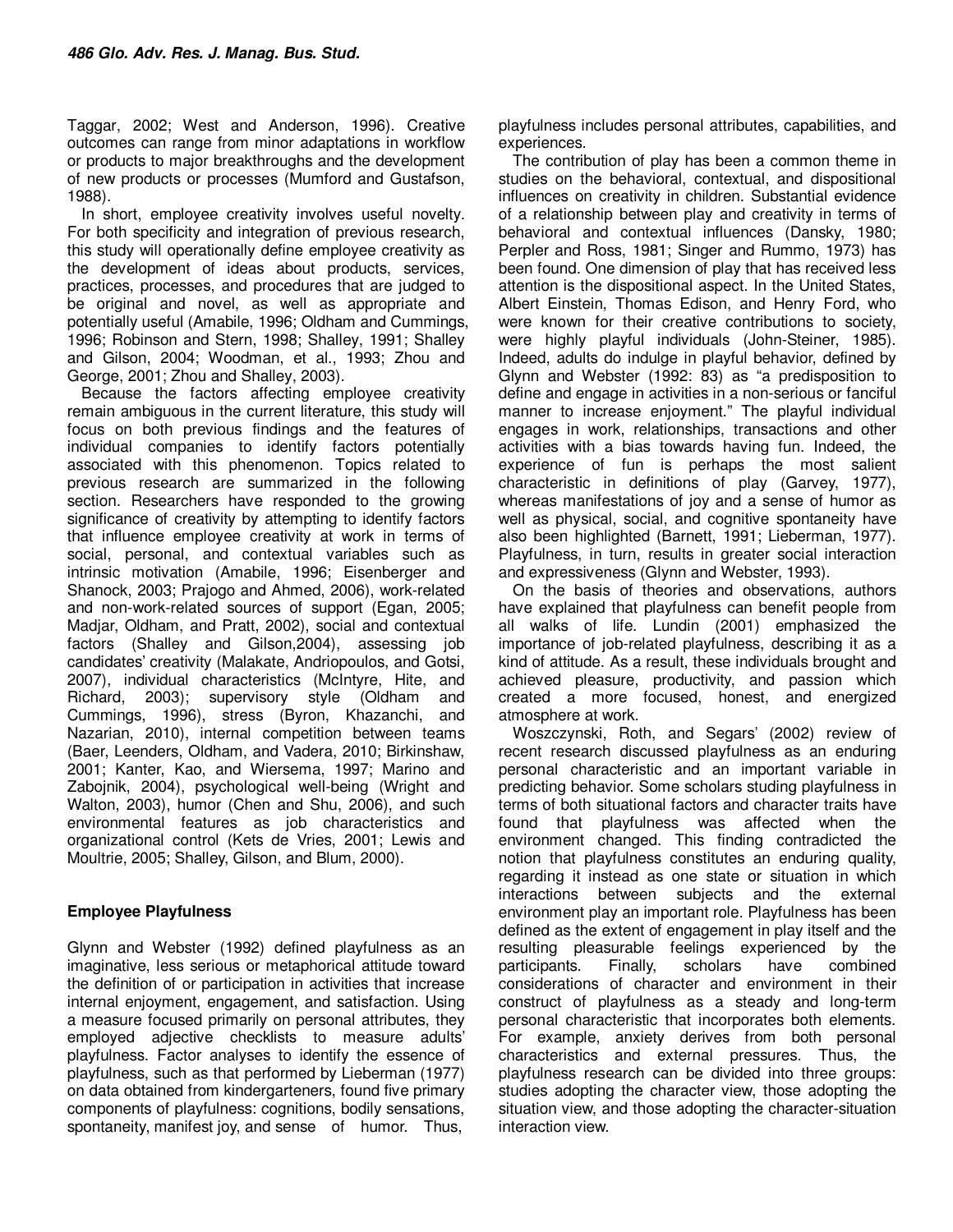Rogers and Sluss (1999) analyzed Einstein's creativity and inventiveness and concluded that his childhood playfulness was related to his general character and creative ability. Lieberman (1977) reported that playfulness in childhood stimulated the playfulness of many scholars. Barnett (1990) replicated Lieberman's research and reported several new findings: Playfulness constituted an intention and a personal characteristic, an intrinsic factor that stimulated playing as well as the attitude leading to participation in such play.

Playfulness was also found to result in individual and organizational learning, adaptation, community building, increased attentiveness to quality, and better overall performance (Glynn andWebster, 1992). More playful individuals exhibited higher task-related evaluations, involvement, and performance. In a further study, adult playfulness was positively correlated with innovative attitudes and intrinsic motivation and negatively correlated with a personality valuing orderliness (Glynn and Webster, 1993).

Playfulness is a concept seldom studied in adults. Playfulness at work has been shown to alleviate boredom, release tension, prevent aggressiveness, and increase group cohesion (Bowman, 1987); to improve work quality and overall performance (Glynn and Webster, 1992, 1993); and to decrease anxiety toward new technologies (Bozionelos and Bozionelos, 1997, 1999; Glynn and Webster, 1992). Curiously, no study has linked playfulness to workplace creativity, which has been commonly recognized as the adult equivalent of children's play (Day, 1979; Primeau, 1996).

It is possible that adult playfulness in the workplace has been neglected primarily due to negative attitudes toward the phenomenon. In Taiwan, the traditional concept that "achievement is founded on diligence and wasted on recklessness" grounds a more serious atmosphere and culture (Yu, 2004). Does such an atmosphere restrain playfulness and further affect the occurrence of creativity? What are the playfulness properties and behaviors associated with playfulness among adults in the workplace? This research aims to contribute to increasing creativity and performance at work by addressing adult playfulness and understanding such playfulness as it occurs within organizations.

Glynn and Webster (1993) studied workers with high IQ scores in different areas in the United States and found a positive correlation among playfulness, creative attitudes, and intrinsic motivation. Thus, playfulness should not detract from work; playful and happy workers are interested, self-motivated, tenacious, humorous, and creative. These authors suggested studying different groups of workers to investigate the relationships between playfulness and work, but follow-up studies have yet to be conducted.

The content of work represents a variable affecting the competitiveness and effectiveness of the work itself. Hard work per se has been emphasized in the past, whereas

playfulness and creativity have been emphasized more recently by learning organizations. Access to playful, creative, and interesting colleagues is now seen as an important element contributing to the quality of and satisfaction with one's work. When adults like their work, work resembles entertainment. In this sort of situation, learning proceeds from a sense of playfulness rather than from a sense of mere obligation. That is, a playful attitude can incorporate new stimuli, new concepts, and new information that will eventually manifest in behavior.

Mainemelis and Ronson (2006) argued that playfulness is a phenomenon that deserves systematic research attention because it constitutes the cradle of the organizational process of creativity. They believed that the relationship between playfulness and creativity was particularly important in both intellectual and practical terms. Freud (1926), Vygotsky (1978), Huizinga (1955), Piaget (2001), Winnicott (2001), and Turner (1982) described playfulness as a natural path toward creativity. More recently, Russ (1999) and Dansky (1999) summarized empirical psychological studies that supported the role of play in fostering the creativity of both children and adults. Csikszentmihalyi (1997) and Gardner (1993) found that a common characteristic of their subjects was that they maintained a playful attitude toward their work throughout their careers. Thus, research on playfulness in other social sciences has led to a set of theoretical principles that appear generalizable to samples ranging from preschool children to Nobel laureates. These principles provided one useful starting point for thinking about the relationship between playfulness and creativity in the world of work.

## **RESEARCH METHOD**

#### **Research Hypotheses**

This study assumes major research support form the literature in working out the following research hypothesis: H1: There are significant differences in employee creativity in Taiwan and China.

H2: There are significant differences in employee playfulness in Taiwan and China.

#### **Research Subjects**

This study selects high-tech TFT-LCD industry Company C's direct employees from China and Taiwan as research subjects. The study is conducted with a pretest questionnaire and an official questionnaire, which are described as follows:

1. Sample subjects and sampling design for pretest questionnaire

In this study, the pretest questionnaire was given out and retrieved between November 26, 2012 and December 10,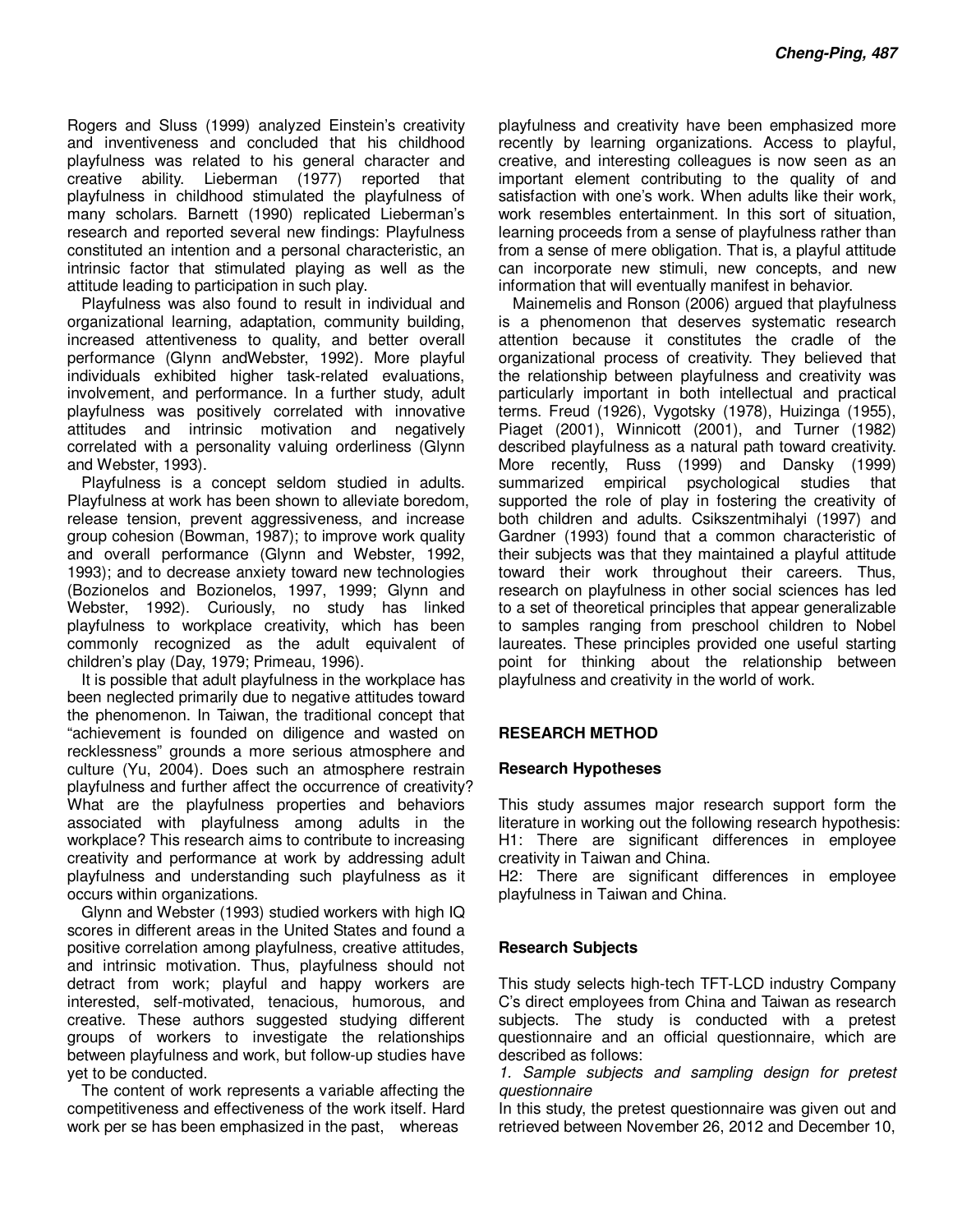| Table 1. Release and retrieval of official questionnaires |  |  |
|-----------------------------------------------------------|--|--|
|-----------------------------------------------------------|--|--|

| <b>Region</b> | Questionnaires<br>release | Questionnaires<br>retrieved | Valid<br>questionnaires | Valid<br>rate | retrieval |
|---------------|---------------------------|-----------------------------|-------------------------|---------------|-----------|
| Taiwan        | 300                       | 295                         | 270                     | $90.0\%$      |           |
| China         | 700                       | 583                         | 497                     | 71.0%         |           |
| Total         | $1000 +$                  | 878                         | 767                     | 76.7%         |           |

**Table 2.** Personal Information, the number and percentage analysis table (N=767)

|                              |                                               |               | <b>Number</b><br>China |              |               |              |      |  |  |
|------------------------------|-----------------------------------------------|---------------|------------------------|--------------|---------------|--------------|------|--|--|
| Sample analysis              |                                               | <b>Sample</b> |                        |              | <b>Taiwan</b> |              |      |  |  |
|                              |                                               | n             | $\%$                   | $\mathsf{n}$ | $\%$          | $\mathsf{n}$ | $\%$ |  |  |
|                              | М                                             | 317           | 41.3                   | 77           | 28.5          | 240          | 48.3 |  |  |
| Gender                       | F                                             | 450           | 58.7                   | 193          | 71.5          | 257          | 51.7 |  |  |
|                              | overall                                       | 767           | 100                    | 270          | 100           | 497          | 100  |  |  |
|                              | unmarried                                     | 615           | 80.2                   | 165          | 61.1          | 450          | 90.5 |  |  |
| Marital status               | married                                       | 152           | 19.8                   | 105          | 38.9          | 47           | 9.5  |  |  |
|                              | overall                                       | 767           | 100                    | 270          | 100           | 497          | 100  |  |  |
|                              | under 25                                      | 442           | 57.6                   | 34           | 12.6          | 408          | 82.1 |  |  |
|                              | 26-30                                         | 195           | 25.4                   | 114          | 42.2          | 81           | 16.3 |  |  |
| Age                          | over 31                                       | 130           | 16.9                   | 122          | 45.2          | 8            | 1.6  |  |  |
|                              | overall                                       | 767           | 100                    | 270          | 100           | 497          | 100  |  |  |
|                              | less than 1 years                             | 194           | 25.3                   | 16           | 5.9           | 178          | 35.8 |  |  |
|                              | between 1 and less than 3 years               | 277           | 36.1                   | 28           | 10.4          | 249          | 50.1 |  |  |
| Working years                | between 3 and less than 5 years               | 167           | 21.8                   | 101          | 37.4          | 66           | 13.3 |  |  |
|                              | more than 5 years                             | 129           | 17.2                   | 125          | 43            | 4            | 0.8  |  |  |
|                              | overall                                       | 767           | 100                    | 270          | 100           | 497          | 100  |  |  |
|                              | below high and vocational school              | 381           | 49.7                   | 120          | 44.4          | 389          | 78.3 |  |  |
| <b>Education levels</b>      | high<br>and<br>beyond<br>vocational<br>school | 386           | 50.3                   | 150          | 55.6          | 108          | 21.7 |  |  |
|                              | overall                                       | 767           | 100                    | 270          | 100           | 497          | 100  |  |  |
|                              | production                                    | 679           | 90.4                   | 257          | 95.2          | 422          | 84.9 |  |  |
| Occupational<br>distribution | other                                         | 88            | 11.7                   | 13           | 4.8           | 75           | 15.1 |  |  |
|                              | overall                                       | 767           | 102                    | 270          | 100           | 497          | 100  |  |  |

2012, over a period of two weeks. "Convenience sampling" was used to sample employees of Company C in Taiwan. The questionnaires were first given to assistants who aided in release and retrieval. The questionnaire excluded personnel in trial periods (less than 3 months). 210 questionnaires were released, 210 were retrieved (discarding 15 invalid questionnaires), resulting in 195 valid questionnaires, with a valid retrieval rate of 92.8 %. After retrieving the pretest questionnaire, reliability and validity analysis was carried out, finally revising it into the "official questionnaire."

2. Sample subjects and sampling design for official questionnaire

Due to differences in word usage in Taiwan and China, before the official questionnaires were released in China, they were first converted to Simplified Chinese, then an e-mail was used to ask personnel in China to adjust the wording before the questionnaires were released. The official questionnaire was given out and retrieved between December 25, 2012 and February 10, 2013, over a period of six weeks. Random sampling was conducted within the factory based on differences in the

ratio of people. At sampling, there were 4,200 from Taiwan and 10,000 from China, thus this ratio was used for questionnaire release. 300 questionnaires were released in Taiwan's Company C, retrieving 295 questionnaires (discarding 25 invalid questionnaires), with 270 valid questionnaires and a valid retrieval rate of 90 %. 700 questionnaires were released in Company C in Ningpo, Zhejiang Province in eastern China, retrieving 583 questionnaires (discarding 86 invalid questionnaires), with 497 valid questionnaires and a valid retrieval rate of 71.0 %. A total of 1,000 questionnaires were released, retrieving 878 official questionnaires. Any incomplete questionnaires were deemed invalid, so 111 invalid questionnaires were discarded. There were a total of 767 valid questionnaires and a valid retrieval rate of 76.7%, as shown in Table 1.

#### **Employee creativity scale**

Measurement of employee creativity primarily uses the performance of creativity as the main indicator, including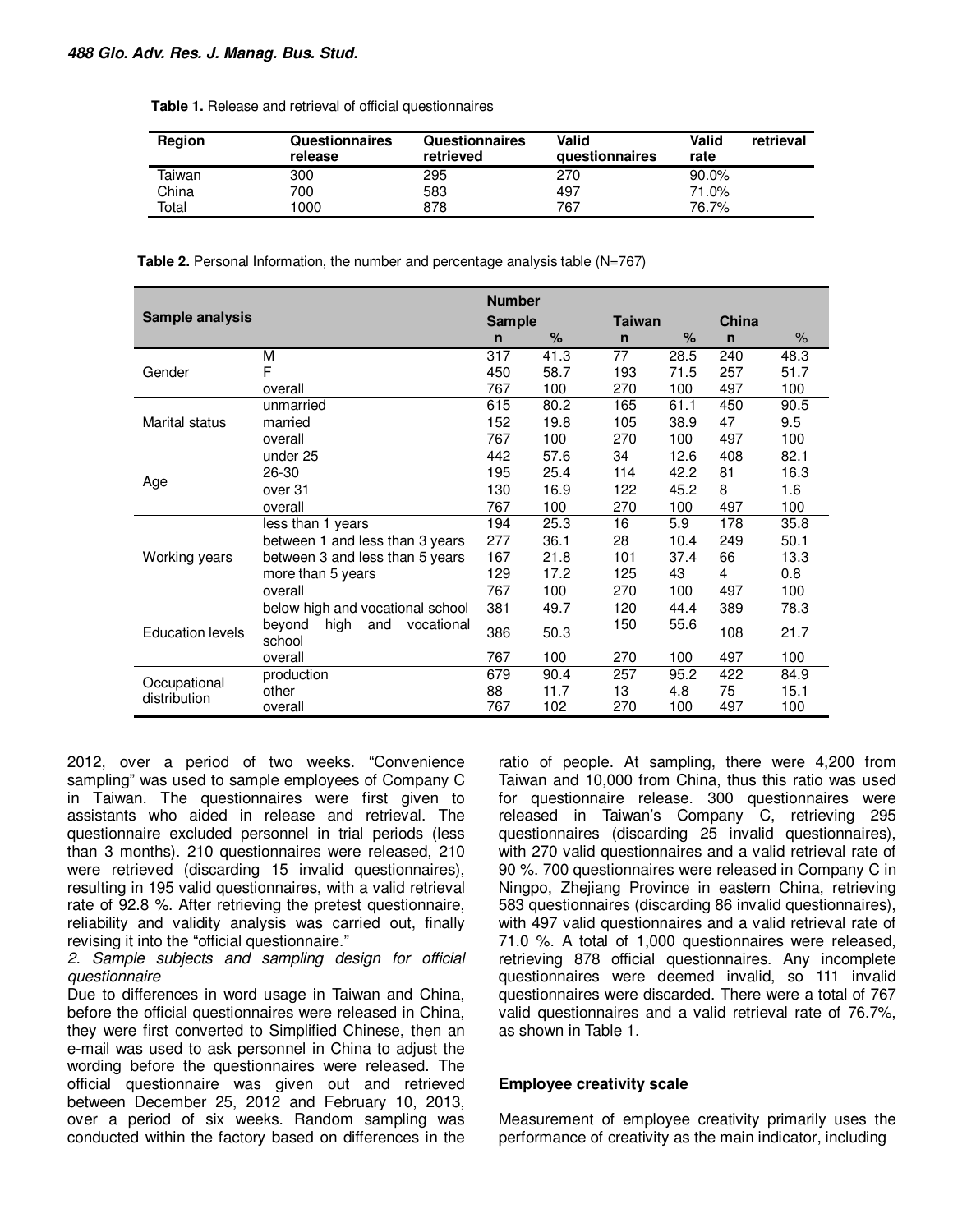|                                                                                                                          | <b>Taiwan</b>        |                         |                | China                |                         |                |
|--------------------------------------------------------------------------------------------------------------------------|----------------------|-------------------------|----------------|----------------------|-------------------------|----------------|
| <b>Items</b>                                                                                                             | <b>Mean</b>          | <b>SD</b>               | <b>Rank</b>    | <b>Mean</b>          | <b>SD</b>               | <b>Rank</b>    |
| I would suggest using new methods to $3.39$<br>achieve objectives or goals                                               |                      | 0.605                   | 10             | 3.66                 | 0.753                   | 1              |
| I would propose new and practical ideas to $3.75$<br>improve performance                                                 |                      | 0.666                   | 6              | 3.66                 | 0.744                   | 1              |
| would<br>actively<br>search<br>for<br>new<br>technologies, procedures, techniques, or 3.17<br>products (services)        |                      | 0.684                   | 11             | 3.50                 | 0.754                   | 5              |
| I would suggest new methods for improving 3.55<br>quality                                                                |                      | 0.649                   | $\overline{7}$ | 3.56                 | 0.724                   | 4              |
| I am the best source of creative ideas<br>I am not afraid of bearing unknown risks<br>I would promote my ideas to others | 3.43<br>3.15<br>3.00 | 0.767<br>0.844<br>0.743 | 9<br>12<br>13  | 3.17<br>3.29<br>3.65 | 0.798<br>0.899<br>0.715 | 13<br>12<br>3  |
| I would grasp opportunities to demonstrate<br>creativity in work                                                         | 3.77                 | 0.699                   | 4              | 3.50                 | 0.775                   | 5              |
| would provide suitable plans<br>schedules to complete new ideas                                                          | and $3.81$           | 0.704                   | 3              | 3.49                 | 0.707                   | $\overline{7}$ |
| I often have many new ideas and innovative $4.09$<br>thoughts                                                            |                      | 0.764                   | 1              | 3.34                 | 0.767                   | 11             |
| I can often propose new solutions for <sub>4.04</sub><br>problems                                                        |                      | 0.742                   | $\overline{2}$ | 3.44                 | 0.739                   | 9              |
| I can often use new methods to solve $3.76$<br>problems                                                                  |                      | 0.707                   | 5              | 3.38                 | 0.776                   | 10             |
| I often propose new methods to complete 3.54<br>work                                                                     |                      | 0.741                   | 8              | 3.45                 | 0.839                   | 8              |

**Table 3.** Descriptive Statistical Analysis of employee creativity in Taiwan and China (N=767)

the proposal and implementation of innovative ideas and the improvement of performance, and the creativity measurement questionnaire by Zhou and George (2001) was cited to compile the questionnaire. The questionnaire has an internal reliability of 0.96, making it highly reliable. The scale contains 13 questions, which are scored using the Likert 5-point scale, with scores ranging from 1 to 5 for "highly disagree," "disagree," "neutral," "agree," and "highly agree." Higher scores indicate that there is greater employee creativity.

## **Employee playfulness scale**

The playfulness questionnaire in this study is based on the "adult playfulness scale" by Yu and Wu et al. (2003), which was modified in 2004 by Ping Yu, finally referring to Yu's (2004b) "Adult Playfulness Scale (APS)," and is scored using the Likert 5-point scale, with scores ranging from 5 to 1 for "highly conforms," "generally conforms," "half conforms," "somewhat conforms," and "does not conform at all." Higher scores indicate that there is greater employee playfulness. This scale has a reliability of 0.931.

## **Reliability analysis and testing of the scale**

This study utilizes Cronbach's α reliability coefficient to

compute the reliability of the questionnaire constituted by the remaining questions. If  $\alpha$  coefficient is high, it means that the internal consistency of the scale is high. Wu Minglong (2006) believed that in a scale or questionnaire with a good reliability coefficient, the total scale's reliability coefficient should be greater than 0.80, and that it is acceptable between 0.70 and 0.80, but that the reliability coefficient of subscales should be better than 0.70. The dimensions of the employee creativity scale have a Cronbach's α coefficient of 0.925; the dimensions of the employee playfulness scale have a Cronbach's α coefficient of 0.966. This shows that the questionnaire is reliable, with good internal consistency, and that the scale can be used.

## **RESULTS OF DATA ANALYSIS AND DISCUSSION**

The data obtained from the questionnaire were analyzed to understand differences in the background variables of employees in Taiwan and China, as well as their differences in terms of creativity and playfulness. First, this study analyzed the basic data, using frequency distribution to describe the sample in this study, in order to analyze the current conditions in employee creativity and playfulness in Taiwan and China. Next, t-test and one-way ANOVA were used to analyze the differences in employee creativity and playfulness in Taiwan and China.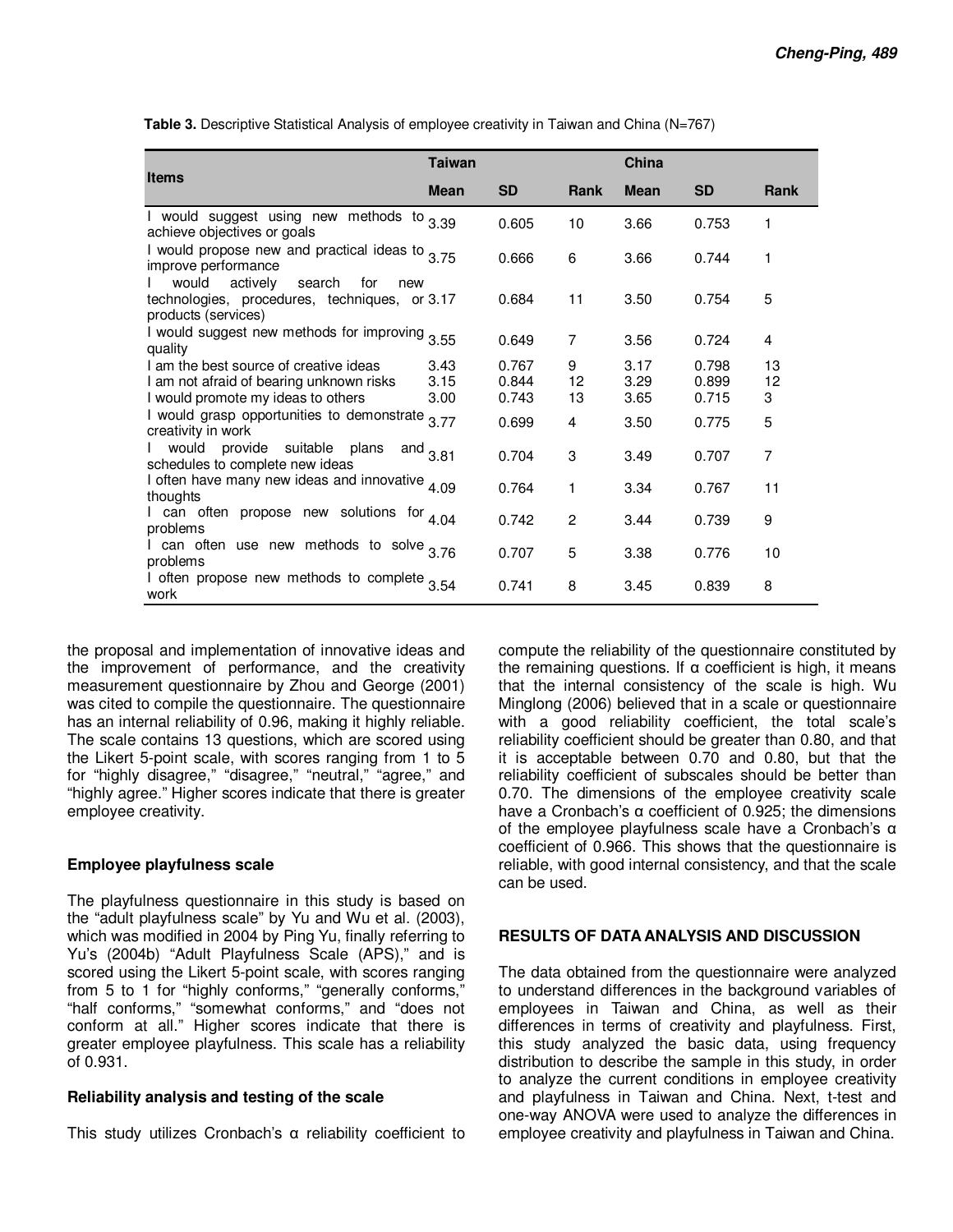## Table 4. Descriptive Statistical Analysis of employee playfulness in Taiwan and China (N=767)

|                                                                                                                                                                     | <b>Taiwan</b>        |                         |                | China                |                         |                |
|---------------------------------------------------------------------------------------------------------------------------------------------------------------------|----------------------|-------------------------|----------------|----------------------|-------------------------|----------------|
| Items                                                                                                                                                               |                      |                         |                |                      |                         |                |
|                                                                                                                                                                     | <b>Mean</b>          | <b>SD</b>               | Rank           | <b>Mean</b>          | <b>SD</b>               | Rank           |
| Relaxation in body and mind, humorous and carefree                                                                                                                  | 3.15                 | 0.802                   |                | 3.26                 | 0.705                   |                |
| When stressed or under pressure, I would joke or do something fun.                                                                                                  | 3.12                 | 1.024                   | 6              | 3.20                 | 1.107                   | 5              |
| When facing a bottleneck of difficulties, I can still have a light and humorous<br>attitude.                                                                        | 2.96                 | 1.021                   | 9              | 3.04                 | 0.995                   | 10             |
| When I play, I dance if I am happy.                                                                                                                                 | 3.07                 | 1.082                   | $\overline{7}$ | 3.14                 | 1.170                   | $\overline{7}$ |
| My body can express actions at ease and freely.                                                                                                                     | 2.94                 | 1.040                   | 10             | 3.10                 | 1.096                   | 9              |
| I like telling jokes and would share funny stories with others.<br>I would laugh heartily about funny things.<br>I do not mind clowning or being the butt of jokes. | 3.18<br>3.57<br>3.22 | 1.108<br>1.042<br>1.061 | 5<br>1<br>4    | 3.46<br>3.71<br>3.20 | 1.094<br>1.091<br>1.167 | 3<br>1<br>5    |
| Even though the work content is ordinary and uninteresting, I can find points $3.07$<br>to amuse myself and others.                                                 |                      | 1.018                   | $\overline{7}$ | 3.00                 | 1.087                   | 11             |
| I can accept harmless teasing by others, and would also joke with others<br>appropriately.                                                                          | 3.29                 | 0.971                   | 3              | 3.32                 | 1.114                   | 4              |
| I express cheerful emotions and countenances.<br>I think that I am a humorous person.                                                                               | 3.31<br>2.93         | 1.008<br>1.041          | 2<br>11        | 3.49<br>3.13         | 0.982<br>1.135          | 2<br>8         |
| Enjoyment in work                                                                                                                                                   | 3.60                 | 0.904                   |                | 3.84                 | 0.809                   |                |
| When I do something I like, I would think that time passes very quickly, even<br>forgetting time.                                                                   | 3.69                 | 1.094                   | $\overline{2}$ | 3.99                 | 1.014                   | 1              |
| When I do something I like, I would be fully immersed and forget myself.                                                                                            | 3.56                 | 1.078                   | 5              | 3.78                 | 1.051                   | 5              |
| When I do something I like, I would be fully focused and do my best.                                                                                                | 3.65                 | 1.038                   | 3              | 3.89                 | 1.019                   | 3              |
| When engaging in an activity, when I feel excited, I would want to continue 3.57<br>without stopping.                                                               |                      | 1.006                   | 4              | 3.80                 | 1.007                   | 4              |
| I easily enjoy the process of doing something and can enjoy myself.                                                                                                 | 3.44                 | 0.957                   | 6              | 3.60                 | 0.968                   | 6              |
| When I do something I am interested in, I would not feel that work is difficult. 3.71                                                                               |                      | 0.958                   | $\mathbf{1}$   | 3.94                 | 0.964                   | 2              |
| Enjoyment in creativity and resolving problems                                                                                                                      | 3.00                 | 0.905                   |                | 3.23                 | 0.761                   |                |
| Appropriate usage of resources at hand to create new combinations and<br>applications.                                                                              | 3.07                 | 1.025                   | 2              | 3.29                 | 0.940                   | 2              |
| I enjoy brainstorming and find it exciting.                                                                                                                         | 3.02                 | 1.106                   | 3              | 3.10                 | 1.117                   | 4              |
| I am happy to resolve problems and actively seek possible solutions and<br>resources.                                                                               | 3.09                 | 0.958                   | $\mathbf{1}$   | 3.29                 | 0.968                   | $\overline{c}$ |
| I have endless inspiration and am always at my optimal state.<br>I like challenging my own abilities.                                                               | 2.81<br>3.02         | 1.008<br>1.070          | 5<br>3         | 3.03<br>3.44         | 1.005<br>0.963          | 5<br>1         |
| Maintaining a childlike heart and the ability to have fun                                                                                                           | 2.93                 | 0.974                   |                | 3.14                 | 0.936                   |                |
| I think that I am a very playful person.<br>I think that I frequently have childlike and romantic ideas.                                                            | 2.96<br>2.94         | 1.115<br>1.089          | 2<br>3         | 3.19<br>3.22         | 1.112<br>1.177          | 2<br>1         |
| I think that I still have a childlike heart.                                                                                                                        | 3.03                 | 1.168                   | 1              | 3.11                 | 1.235                   | 3              |
| I think that I am able to make many things fun and interesting.                                                                                                     | 2.81                 | 1.136                   | 4              | 3.06                 | 1.078                   | 4              |
| Self-perseverance and active completion of work                                                                                                                     | 3.23                 | 0.949                   |                | 3.66                 | 0.837                   |                |
| I am eager to do the things I like.                                                                                                                                 | 3.42                 | 1.045                   | $\mathbf{1}$   | 3.69                 | 1.040                   | 1              |
| I would actively complete what I want to do regardless of the views of others. 3.13                                                                                 |                      | 1.087                   | $\overline{2}$ | 3.62                 | 1.089                   | 3              |
| I would do what I like doing to reach the goal without regard for 3.13<br>compensation or reward.                                                                   |                      | 1.123                   | $\overline{2}$ | 3.67                 | 1.065                   | 2              |

Finally, the empirical data on research hypotheses were analyzed.

## **Demographics**

The distribution of background data in the 767 valid

questionnaires in this study are shown in Table 2. In terms of the gender distribution of the subjects, 41.3% are male and 58.7% are female. Results show that there are more women than men in this study. There is a greater difference in the ratio of male employees in Taiwan (28.5%) and China (48.3%), which primarily results from a greater number of women involved in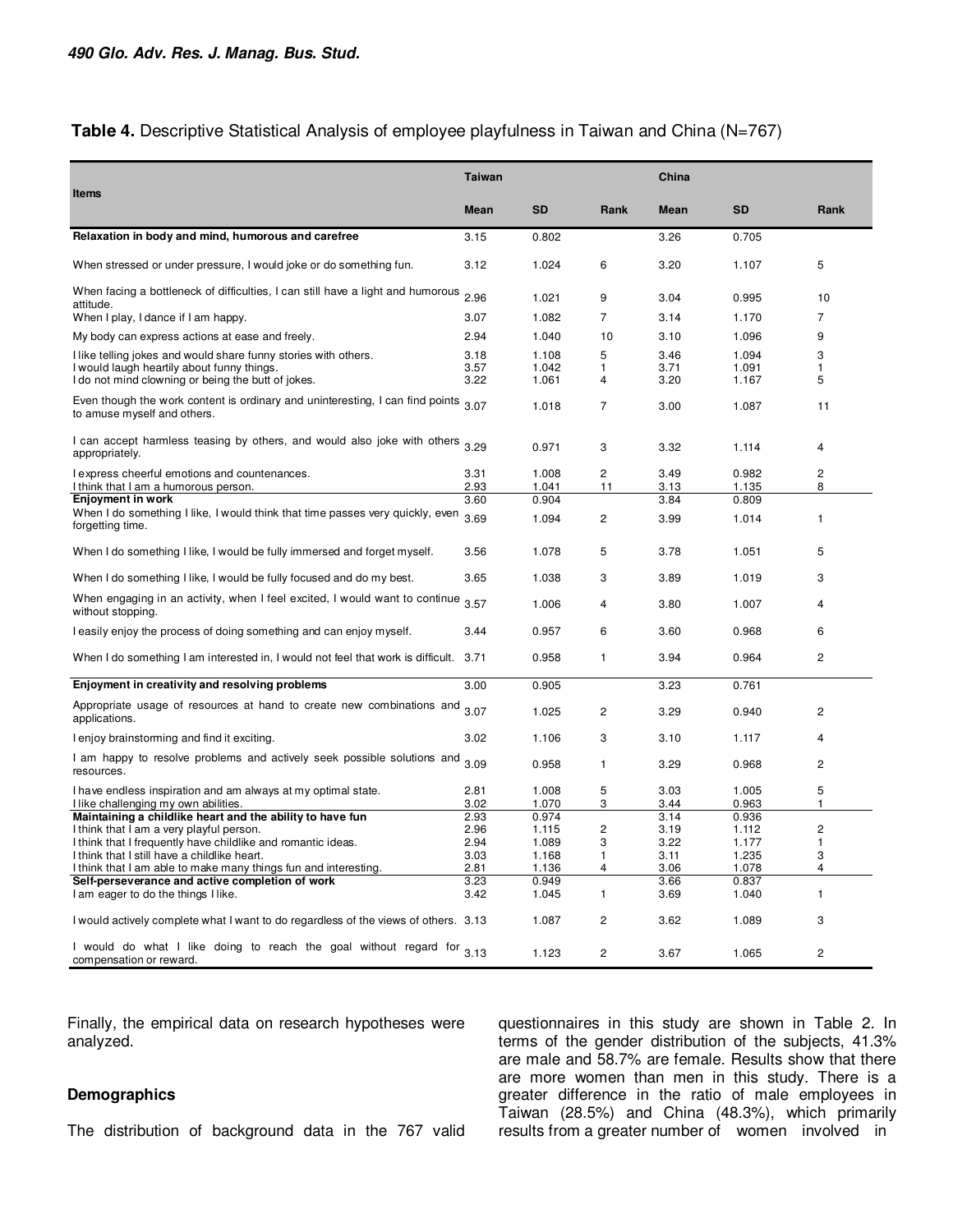|  |  |  |  | Table 5. Differential analysis of employee creativity in Taiwan and China (N=767) |  |  |  |
|--|--|--|--|-----------------------------------------------------------------------------------|--|--|--|
|--|--|--|--|-----------------------------------------------------------------------------------|--|--|--|

|                     | Group  | Samples | <b>Means</b> | t value     |
|---------------------|--------|---------|--------------|-------------|
| Employee creativity | Taiwan | 270     | 3.315        |             |
| Overall             | China  | 497     | 3.470        | $-3.904***$ |

**p<.05; \*\* p<.01; \*\*\* p<.001** 

**Table 6.** Differential analysis of employee in Taiwan and China (N=767)

|                                                  | Group  | number | Mean  | t-value     |  |
|--------------------------------------------------|--------|--------|-------|-------------|--|
| Employee Playfulness overall                     | Taiwan | 270    | 3.197 | $-4.030***$ |  |
|                                                  | China  | 497    | 3.398 |             |  |
| Relaxation in body and mind, humorous and        | Taiwan | 270    | 3.151 | $-1.867$    |  |
| carefree                                         | China  | 497    | 3.255 |             |  |
| Enjoyment in work                                | Taiwan | 270    | 3.604 | $-3.627***$ |  |
|                                                  | China  | 497    | 3.835 |             |  |
| Enjoyment in creativity and resolving problems   | Taiwan | 270    | 3.004 | $-3.685***$ |  |
|                                                  | China  | 497    | 3.231 |             |  |
| Maintaining a childlike heart and the ability to | Taiwan | 270    | 2.934 | $-2.92**$   |  |
| have fun                                         | China  | 497    | 3.144 |             |  |
| Relaxation in body and mind, humorous and Taiwan |        | 270    | 3.227 | $-6.53***$  |  |
| carefree                                         | China  | 497    | 3.661 |             |  |

**p<.05; \*\* p<.01; \*\*\* p<.001** 

equipment operations and assembly work in products for the company. At present, there is a labor shortage in China, thus more male employees have been hired to make up the labor shortage. In terms of marital status, most in Taiwan (80.2%) and China (61.1%) are unmarried, and the ratio of married employees is lower. In terms of age distribution, most in Taiwan are 26-30 and over 31, at 42.2% and 45.2%, while in China most are under 25, at 82.1%. In terms of working years, most in Taiwan are between 3 and less than 5 years, or more than 5 years, at 37.4% and 43% respectively, while in China most are between 1 and less than 3 years, at 50.1%. This is because the factory was established in China in March 2005; thus, the years of working employees are shorter than those in Taiwan. In terms of the subjects' education levels, most Taiwanese employees are educated beyond vocational school at 50.3%, followed by those who have high and vocational school or below at 44.4%. Most in China have high and vocational school or below at 78.3%. In terms of occupational distribution, most in Taiwan and China are production personnel, at 95.2% and 84.9% respectively.

#### **Description of current conditions of employee creativity in Taiwan and China**

Table 3 shows subject perceptions of intrinsic rewards in work values. For Taiwan and China, the means of 3.75 and 3.76 are highest for "Obtaining new knowledge and techniques from work," followed by 3.55 and 3.62 for "working independently and autonomously", and lowest for perceptions of "can fully explore my career" at 3.00 and 2.96. In perceptions of extrinsic rewards, the highest mean for Taiwan is "It is similarly meaningful to do a good job and gain good rewards" with 4.09, and the highest mean for China is "people should be responsible in maintaining the regular course of work, regardless of whether his boss (supervisor) is nearby" with 4.16, while both Taiwan and China had the lowest perceptions for "if someone can be satisfied in his current work without concern for future promotion and new work, then he would be happier", at 3.40 and 2.66 with a significant difference. In perceptions of ability and responsibility, Taiwan's highest is "being responsible for one's own work" at 4.06, while China's highest is "being trustworthy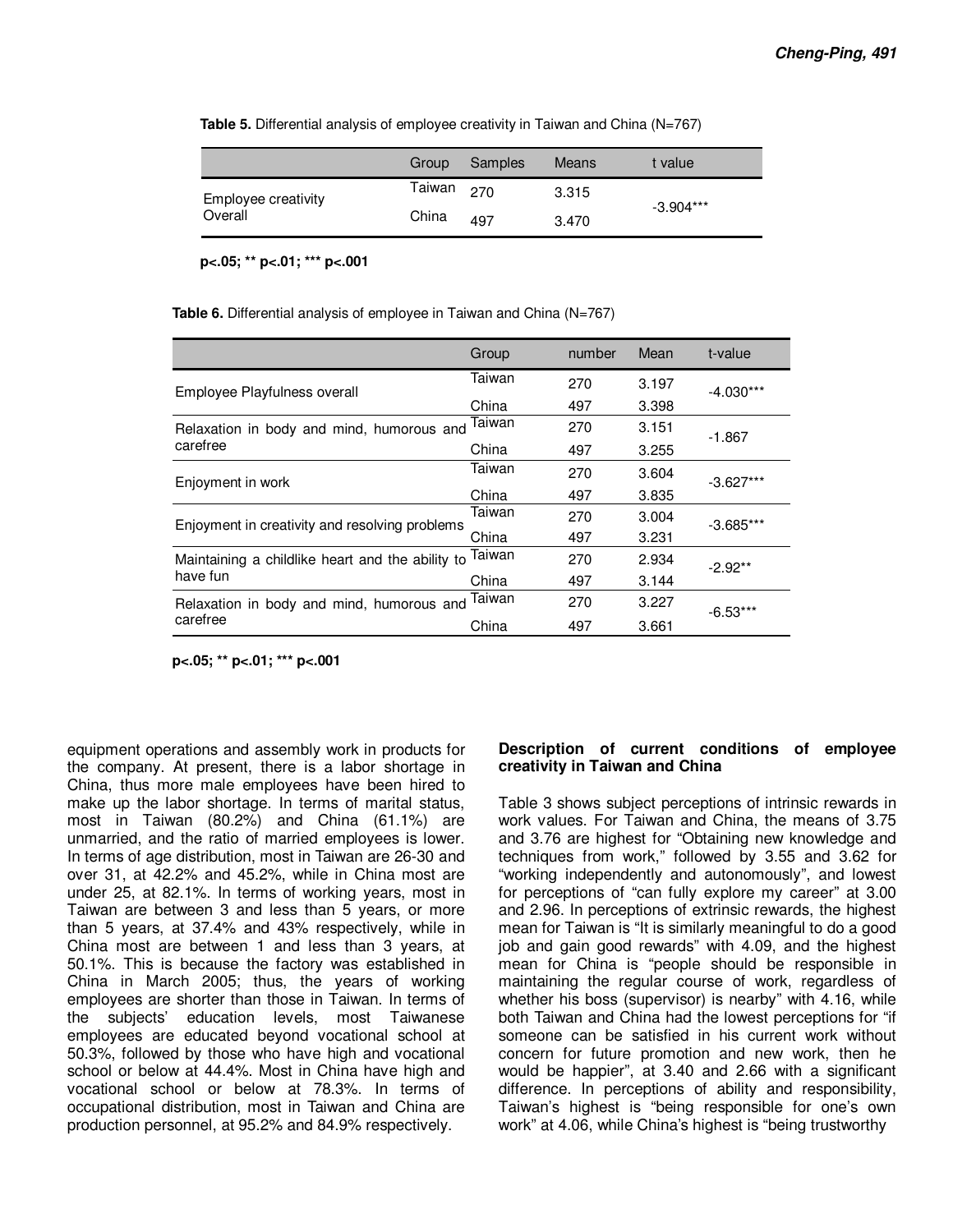| <b>Hypothesis</b> | Content of research hypothesis                                                       | <b>Verification results</b>                |
|-------------------|--------------------------------------------------------------------------------------|--------------------------------------------|
| H1                | There are significant differences in employee creativity<br>in Taiwan and China.     | significant<br>differences.<br>established |
| H <sub>2</sub>    | There are significant differences in<br>employee<br>playfulness in Taiwan and China. | significant<br>differences.<br>established |

**Table 7.** Chart of verification results of the research hypotheses

at work" at 4.12, while both Taiwan and China have the lowest perceptions of "insist on resting after completing work" at 3.60 and 3.62. In perceptions of rationality and accommodation, Taiwan's highest is "using an easygoing attitude to work with people" at 4.06, China's highest is "establishing good relationships with work partners" at 4.18. Taiwan's lowest perception is for "can patiently deal with issues in work" at 3.83, while China's lowest perception is for "seeing the completion of work as the merit of everyone" at 3.86. In perceptions of respect for tradition, Taiwan's highest is "abide by the hierarchy between supervisor and subordinate" at 3.94, China's highest is "emphasis on the virtue of frugality" at 3.95, and both Taiwan and China's perception of "emphasis on traditional work ethics" is lowest, at 3.84 and 3.18, with a significant difference.

## **Description of current conditions of employee playfulness in Taiwan and China**

Table 4 shows the subjects' intrinsic satisfaction as part of their work satisfaction. For Taiwan and China, the highest rating is for "feelings toward education and training established by the company" at 2.99 and 3.19, while Taiwan has the lowest perception of "speed of advancement" at 2.49. China has the lowest perception of "comparison between compensation and existing workload" at 2.49. In terms of intrinsic satisfaction, Taiwan is significantly higher than China in terms of "comparison between compensation and existing workload," "my salary from the company," and "welfare measures of the company"; in terms of intrinsic satisfaction, China is significantly higher than Taiwan in terms of "the stability provided by this job," "feelings toward education and training established by the company," "feelings toward advancement opportunities of the existing job," "feelings toward the fairness of job advancement." and "speed of advancement." In and "speed of advancement." In perceptions of extrinsic satisfaction, Taiwan is highest for "the opportunity to serve other people in work" at 3.49, while China is highest for both "the opportunity for me to try different things in work" and "the opportunity to serve other people in work" at 3.45. Taiwan's perception is lowest for "the opportunity to express my abilities in work"

at 3.18, while China's perception is lowest for "the social position and evaluations of others brought by my work" at 3.12. In terms of general satisfaction, Taiwan and China both had the highest views of "conditions of dealing with colleagues" at 3.74 and 3.70, while both Taiwan and China had lowest perceptions of "the way directors treat subordinates" at 3.03 and 3.20.

#### **Differences in Taiwanese and Chinese employees in terms of employee creativity and employee playfulness**

## **Differences in Taiwanese and Chinese employee creativity**

Table 5 shows the t-test values for the differential analysis in creativity of Taiwanese and Chinese employees. In terms of employee creativity, employees in Taiwan and China show significant differences ( $p < 0.05$ ), the mean employee creativity of Chinese employees is higher than that of Taiwanese employees.

## **H1: There are significant differences in employee creativity in Taiwan and China, established.**

## **Differences in Taiwanese and Chinese employee playfulness**

Table 6 shows the t-test values for the differential analysis in playfulness of Taiwanese and Chinese employees. In terms of employee playfulness, employees in Taiwan and China show significant difference ( $p < 0.05$ ). Chinese employee playfulness is higher than that of Taiwanese employees. In the dimension of relaxation in body and mind, employees in China and Taiwan do not show significant differences; however, there are significant differences in terms of enjoyment in work, enjoyment in creativity, maintaining a childlike heart, and selfperseverance. The mean values for relaxation in body and mind, enjoyment in work, enjoyment in creativity, maintaining a childlike heart, and self-perseverance are lower for Chinese employees than for Taiwanese employees.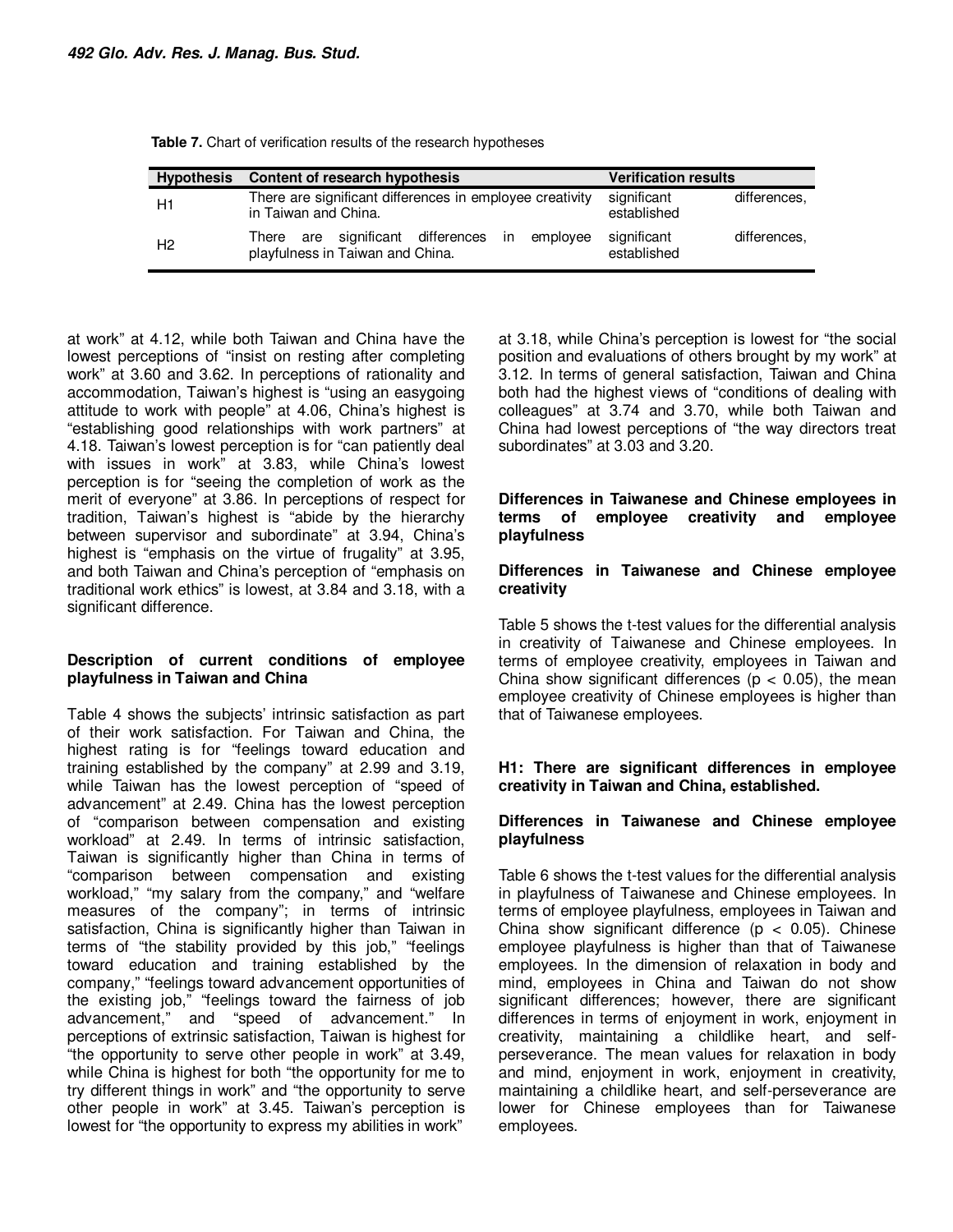## **H2**:**There are significant differences in employee playfulness in Taiwan and China, established.**

## **Analysis and discussion of verification results for research hypotheses**

After analyzing and verifying the hypothesis results based on statistics, the previous hypotheses are summarized in Table 7, to integrate the literature verification and discussion of the research results. The details are shown as follows.

Analysis of personal background data and current conditions shows that in the sample in this study, the factory has been in China for more than 10 years, but 85.9% of its direct employees have worked there less than three years, and there is less stability in personnel than in Taiwan. Most direct Taiwanese employees are educated beyond vocational school at 55.6%, and most in China have less education than vocational school, at 78.3%, which shows that Taiwanese employees are better educated than those in China. There are two reasons for this: 1) Since China's economy began to develop, there have been more choices in work opportunities, and more people in the labor force have turned to the service industry, resulting in an intense demand for salary and development, reducing their loyalty toward corporations. Furthermore, the influence of the "one-child policy" has reduced young and middleaged people, whose parents do not want them to work far from home; 2) In addition, two recent policies, forcefully promoted by China, have been effective—"new rural infrastructure" and "new town infrastructure for rural villages." The former injected fiscal funding into rural villages, so that these areas have liquid capital, enabling farmers to engage in side businesses in addition to farming. The development of new towns allows for the children of farmers to remain in their native places and have many more opportunities to work outside of agriculture. This economic structural adjustment of "away from the land but not away from home" has resulted in serious shortages in coastal labor provisions, and this problem may become a long-term one, affecting the stability of personnel.

## **Research hypothesis 1: There are significant differences in employee creativity in Taiwan and China. Results: significant differences, established.**

In terms of employee creativity, employees in Taiwan and China show significant differences ( $p < 0.05$ ), the mean employee creativity of Chinese employees is higher than that of Taiwanese employees.

## **Research hypothesis 2: There are significant differences in employee playfulness in Taiwan and China. Results: significant differences, established.**

In terms of employee playfulness, employees in Taiwan and China show significant differences ( $p < 0.05$ ). The mean employee playfulness of Chinese employees is higher than that of Taiwanese employees. In the dimension of relaxation in body and mind, employees in China and Taiwan do not show significant differences; however, there are significant differences in terms of enjoyment in work, enjoyment in creativity, maintaining a childlike heart, and self-perseverance. The mean values are higher for Chinese employees than for Taiwanese employees.

Many recent studies have noted that playfulness plays an important role in work. Glynn and Webster (1992) have also asserted similar views. Their study of 300 adults residing in different areas of the United States found a positive correlation among playfulness, cognitive spontaneity, and creativity and reported that creativity can effectively predict work attitudes and performance. Creativity has frequently been connected to playfulness (Amabile, 1988; Liberman, 1977), and scholarly observations have shown that playfulness is indeed a necessary component of creative thought (Liberman, 1977). A creativity study conducted by Fix (2003) suggested a significant correlation between playfulness and creativity as well as a frequent conceptual overlap between the two notions. Taylor and Rogers (2001) observed 164 children and used qualitative data to demonstrate that playfulness and creativity may occur jointly. Fix (2003) noted that the personal expression of playfulness has a significant influence on creativity. Liu (1994) cited a study by Barnett (1991) to suggest a positive correlation between playfulness and infant creativity.

## **CONCLUSIONS**

This study explained relevant research background and motivations about employee playfulness and creativity in the high-tech industry in Taiwan and China. There is a dearth of theses that explore differences in playfulness and creativity of employees involved in production for high-tech companies in Taiwan and China. The literature review was used to define employee playfulness and creativity, relevant theories, measurement tools, and relevant studies in Taiwan and China. The section on research methodology explains the framework, subjects, scale construction, and data analysis methods of this study. In terms of research results, this study used 767 grassroots direct employees in the high-tech industry as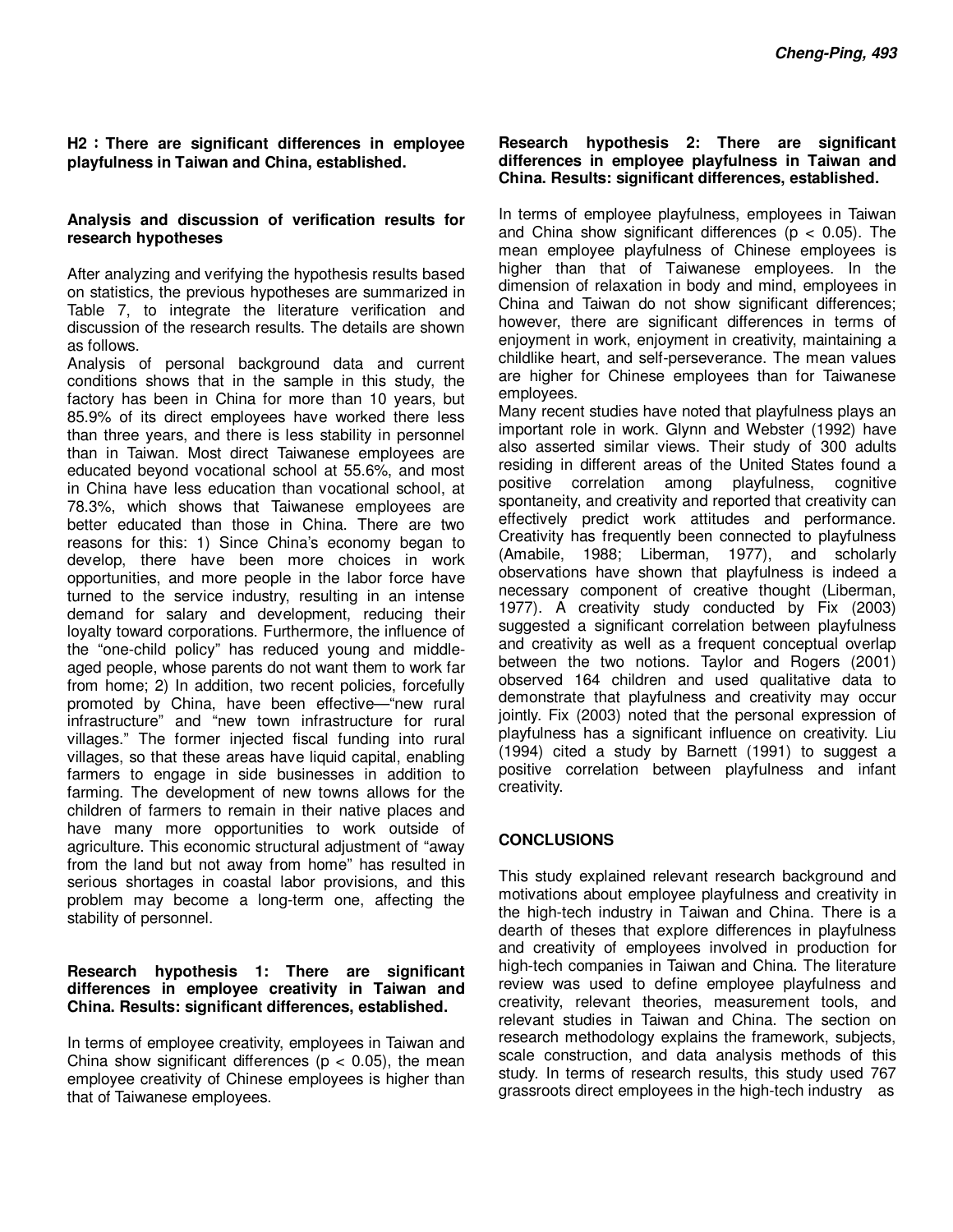subjects, primarily in order to understand the current conditions of employee playfulness and creativity in Taiwan and China, and also to explore differences in background variables and differences in employee playfulness and creativity in the two countries. This provides a more efficient referential basis for academia and Taiwanese corporate management in China. Thus, in sum of the previous deductions, literature, and statistical analysis, the specific conclusions are as follows:

1. In terms of employee creativity, employees in Taiwan and China show significant differences; Chinese employee creativity is generally higher than that of Taiwanese employees.

2. In terms of employee playfulness, employees in Taiwan and China show significant differences; Chinese employee playfulness is generally higher than that of Taiwanese employees. In terms of relaxation, Chinese and Taiwanese employees do not show significant differences. They do show significant differences in terms of enjoyment in work, enjoyment in creativity, maintaining a childlike heart, and self-perseverance.

Traditional Chinese people are very diligent and workoriented, believing that hard work can result in material wealth and, in turn, happiness. They believe that if possible, each person should spend sufficient time and energy in work in order to have economic security and self-respect. In the minds of traditional Chinese people, work is more valuable than play; this belief has gradually changed in Taiwan and China. Young people today seek cheerful, stylish jobs. Compared to the past, they expect more from work, including more than just a salary. Compared to previous generations, their views on work and play have greatly changed. The different political and economic systems of Taiwan and China have also produced significant differences in culture, values, and behavioral models, resulting in different employee playfulness and creativity across the Taiwan Strait. There are indeed significant cross-cultural differences in human resource management ideals and corresponding management principles for the high-tech industry in Taiwan and China, which not only emphasize the playfulness and creativity of Chinese employees, but should also reflect changes in the playfulness and creativity of employees. Understanding and emphasizing the differences between them can be the basis for management methods suited to effectively lead and manage employees on either side of the Taiwan Strait, in a variety of contexts. This is because China is constantly changing. Corporate managers can understand employee performance in playfulness and creativity to elevate operational performance. It is hoped that the results of this study can help Taiwanese companies in China to be more efficient in operations and management, making them more competitive in a constantly changing environment.

#### **REFERENCES**

- Amabile TM (1983). The social psychology of creativity. New York: Springer-Verlag.
- Amabile TM (1988). A model of creativity and innovation in organizations. In B. M. Staw and L. L. Cummings (Eds.), Research in Organizational Behavior (vol. 10, pp. 123-167). Greenwich, CT: JAI Press.
- Amabile TM (1996). Creativity in context: Update to the social psychology of creativity. Oxford: West view Press.
- Baer M, Leenders R, Oldham GR, Vadera AK (2010). Win or lose the battle for creativity: the power and perils of intergroup competition. Academy of Management Journal, 53(4), 827-845.
- Barnett LA (1991). "Characterizing playfulness: Correlates with individual attributes and personality traits," Play and Culture, 4(4), 371-393.
- Birkinshaw J (2001). Strategies for managing internal competition. California Management Review, 44(1): 21-38.
- Byron K, Khazanchi S, Nazarian D (2010). The relationship between stressors and creativity: A Meta-analysis examining competing theoretical models. Journal of Applied Psychology, 95(1), 201-212.
- Chen MH, Chang YC (2005). The dynamics of conflict and creativity during a project's life cycle: A comparative study between servicedriven and technology-driven teams in Taiwan. International Journal of Organizational Analysis, 13: 127-151.
- Cropley AJ (2000). Defining and measuring creativity: Are creativity tests worth using? Roeper Review, 23(2), 8.
- Egan TM (2005). Factors influencing individual creativity in the workplace: An examination of quantitative empirical research. Advances in Developing Human Resources, 7, 160-181.
- Eisenberger R, Shanock L (2003). Rewards, Intrinsic Motivation, and Creativity: A Case study of conceptual and methodological isolation. Creativity Research Journal, 15, 121-130.
- Fix GA (2003). The Psychometric Properties of Playfulness Scales with Adolescents. Unpublished doctoral dissertation, University of Fairleigh Dickinson.
- Ford CM, Gioia DA (1995). Multiple visions and multiple voices: Academic and practitioner conceptions of creativity in organizations. In C. M. Ford and D. A. Gioia (Eds.), Creative action in organizations: Inory tower visions and real world voices (pp. 3-11). Thousand Oaks, CA: Sage Publications.
- Hofstede G, Bond M 1988. The Confucius Connection: From Cultural Roots to Economic Growth, Organizational Dynamics, 16(4), 4-21.
- Kanter R (1988). When a thousand flowers bloom: Structural, collective, and social conditions for innovation in organizations. In B. M. Staw and L. L. Cummings (Eds.), Research in organizational behavior (Vol. 10, pp. 169–211). Greenwich, CT: JAI Press.
- Kanter RM, Kao JJ, Wiersma FD (1997). Innovation: Breakthrough ideas at 3M, Dupont GE, Pfizer, and Rubbermaid. New York: Harper.
- Kets de Vries MFR (2001). Creating authentizotic organizations: Wellfunctioning individuals in vibrant companies. Human Relations, 54, 101-111.
- Kirton M (1976). Adaptors and innovators: A description and measure. Journal of Applied Psychology, 61, 622–629.
- Lewis M, Moultrie J (2005). The organizational innovation laboratory. Creativity and Innovation Management, 14, 73-83.
- Lieberman JN (1977). Playfulness. New York, NY: Academic Press.
- Liu HC (1994). The Study of Relationship between Young Children's Playfulness and Peer Play. Chinese Culture University Graduate Institute of Child Welfare.
- Madjar N, Oldham GR, Pratt MG (2002). There's no place like home? The contributions of work and nonwork creativity support to employees' creative performance. Academy of Management Journal, 45: 757-767.
- Malakate A, Andriopoulos C, Gotsi M (2007). Assessing job candidates' creativity: Propositions and future research directions. Creativity and Innovation Management, 16, 307-316.
- Marino AM, Zabojnik J (2004). Internal competition for corporate resources and incentives in teams. RAND Journal of Economics, 35: 710-727.